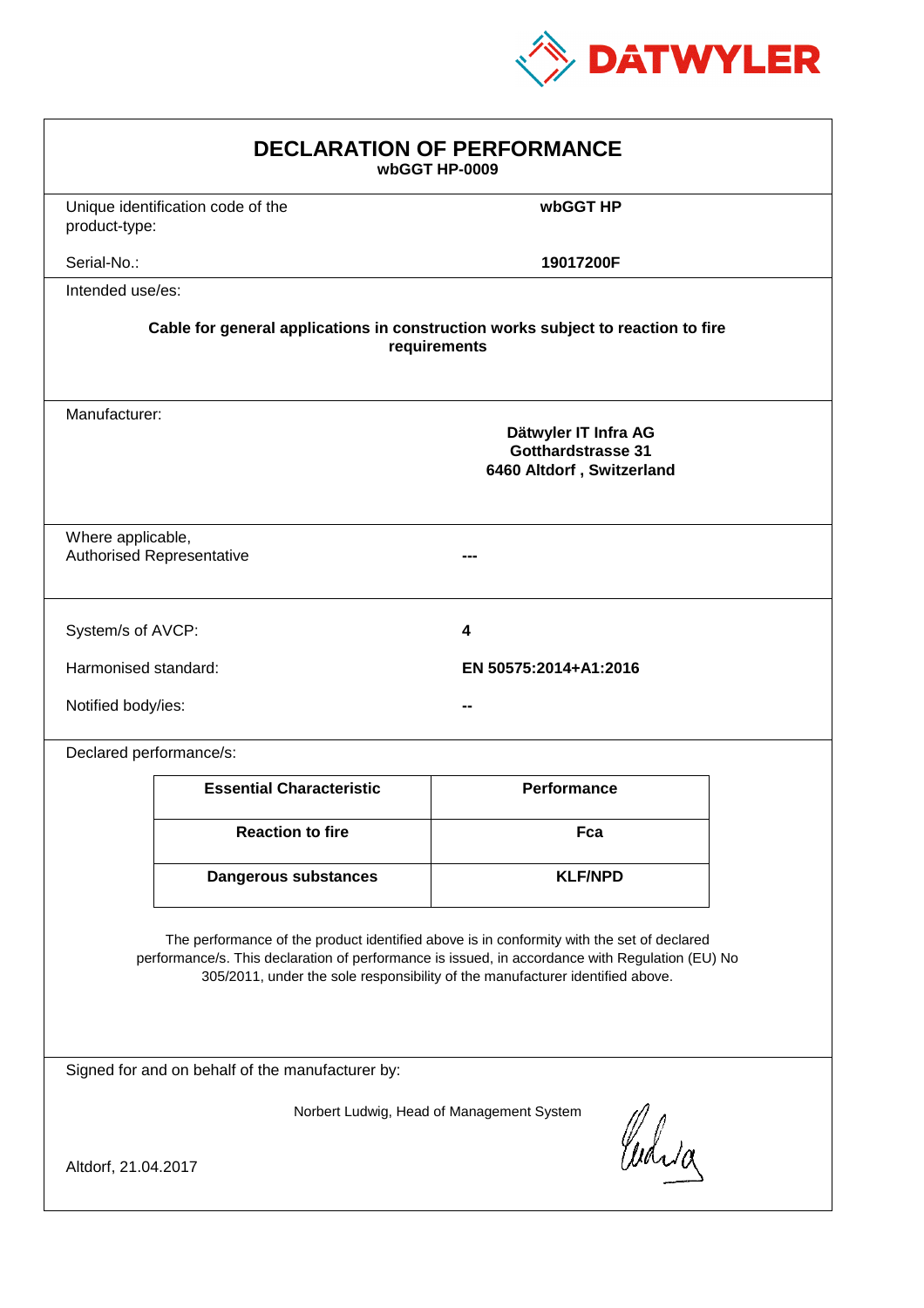

| LEISTUNGSERKLÄRUNG<br>wbGGT HP-0009                                                                                                                                                                                                                        |                                                                                |                                     |  |  |
|------------------------------------------------------------------------------------------------------------------------------------------------------------------------------------------------------------------------------------------------------------|--------------------------------------------------------------------------------|-------------------------------------|--|--|
|                                                                                                                                                                                                                                                            | Eindeutiger Kenncode des Produkttyps:                                          | wbGGT HP                            |  |  |
| Serien-Nr.:                                                                                                                                                                                                                                                |                                                                                | 19017200F                           |  |  |
| Verwendungszweck(e):                                                                                                                                                                                                                                       |                                                                                |                                     |  |  |
|                                                                                                                                                                                                                                                            | Kabel/Leitung für allgemeine Anwendungen in Bauwerken in Bezug auf die         | Anforderungen an das Brandverhalten |  |  |
| Hersteller:                                                                                                                                                                                                                                                | Dätwyler IT Infra AG<br><b>Gotthardstrasse 31</b><br>6460 Altdorf, Switzerland |                                     |  |  |
|                                                                                                                                                                                                                                                            | Wo anwendbar, Bevollmächtigter:                                                |                                     |  |  |
| Leistungsbeständigkeit:                                                                                                                                                                                                                                    | System(e) zur Bewertung und Überprüfung der                                    | 4                                   |  |  |
|                                                                                                                                                                                                                                                            | Harmonisierte Norm:<br>EN 50575:2014+A1:2016                                   |                                     |  |  |
| Notifizierte Stelle(n):                                                                                                                                                                                                                                    |                                                                                |                                     |  |  |
| Erklärte Leistung(en):                                                                                                                                                                                                                                     |                                                                                |                                     |  |  |
|                                                                                                                                                                                                                                                            | <b>Wesentliche Merkmale</b>                                                    | Leistung                            |  |  |
|                                                                                                                                                                                                                                                            | <b>Brandverhalten</b>                                                          | Fca                                 |  |  |
|                                                                                                                                                                                                                                                            | Gefährliche Stoffe                                                             | <b>KLF/NPD</b>                      |  |  |
| Die Leistung des vorstehenden Produkts entspricht der erklärten Leistung/den erklärten<br>Leistungen. Für die Erstellung der Leistungserklärung im Einklang mit der Verordnung (EU) Nr.<br>305/2011 ist allein der obengenannte Hersteller verantwortlich. |                                                                                |                                     |  |  |
| Unterzeichnet für den Hersteller und im Namen des Herstellers von:                                                                                                                                                                                         |                                                                                |                                     |  |  |
| Norbert Ludwig, Head of Management System<br>Curia                                                                                                                                                                                                         |                                                                                |                                     |  |  |
| Altdorf, 21.04.2017                                                                                                                                                                                                                                        |                                                                                |                                     |  |  |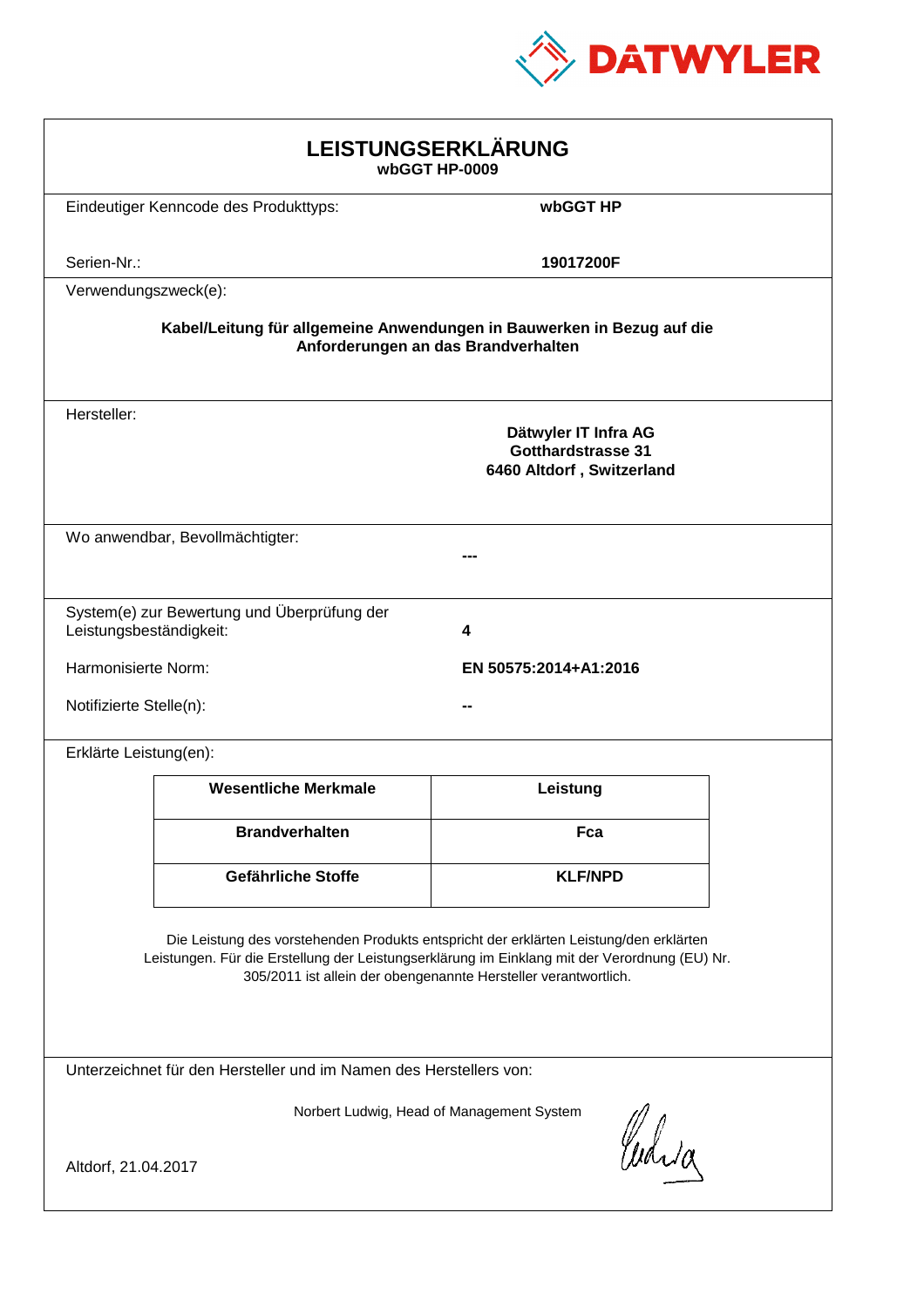

| <b>PRESTATIEVERKLARING</b><br>wbGGT HP-0009                                                                                                                                                                                                                                 |                                                                         |                                                                         |  |  |
|-----------------------------------------------------------------------------------------------------------------------------------------------------------------------------------------------------------------------------------------------------------------------------|-------------------------------------------------------------------------|-------------------------------------------------------------------------|--|--|
| producttype:                                                                                                                                                                                                                                                                | Unieke identificatiecode van het                                        | wbGGT HP                                                                |  |  |
| Serienr.:                                                                                                                                                                                                                                                                   |                                                                         | 19017200F                                                               |  |  |
| Beoogd(e) gebruik(en):                                                                                                                                                                                                                                                      |                                                                         |                                                                         |  |  |
| Kabels voor algemene toepassingen in bouwwerken die onder<br>voorschriften inzake materiaalgedrag bij brand vallen                                                                                                                                                          |                                                                         |                                                                         |  |  |
| Fabrikant:                                                                                                                                                                                                                                                                  |                                                                         | Dätwyler IT Infra AG<br>Gotthardstrasse 31<br>6460 Altdorf, Switzerland |  |  |
|                                                                                                                                                                                                                                                                             | indien van toepassing, Gemachtigde:                                     |                                                                         |  |  |
| prestatiebestendigheid:<br>Geharmoniseerde norm:<br>Aangemelde instantie(s):                                                                                                                                                                                                | Het systeem of de systemen voor de<br>beoordeling en verificatie van de | 4<br>EN 50575:2014+A1:2016                                              |  |  |
| Aangegeven prestatie(s)                                                                                                                                                                                                                                                     |                                                                         |                                                                         |  |  |
|                                                                                                                                                                                                                                                                             | Essentiële kenmerken                                                    | <b>Prestatie</b>                                                        |  |  |
|                                                                                                                                                                                                                                                                             | <b>Brandreactie</b>                                                     | Fca                                                                     |  |  |
|                                                                                                                                                                                                                                                                             | Gevaarlijke stoffen                                                     | <b>KLF/NPD</b>                                                          |  |  |
| De prestaties van het hierboven omschreven product zijn conform de aangegeven prestaties. Deze<br>prestatieverklaring wordt in overeenstemming met Verordening (EU) nr. 305/2011 onder de exclusieve<br>verantwoordelijkheid van de hierboven vermelde fabrikant verstrekt. |                                                                         |                                                                         |  |  |
| Ondertekend voor en namens de fabrikant door:                                                                                                                                                                                                                               |                                                                         |                                                                         |  |  |
| Norbert Ludwig, Head of Management System<br>Curia<br>Altdorf, 21.04.2017                                                                                                                                                                                                   |                                                                         |                                                                         |  |  |
|                                                                                                                                                                                                                                                                             |                                                                         |                                                                         |  |  |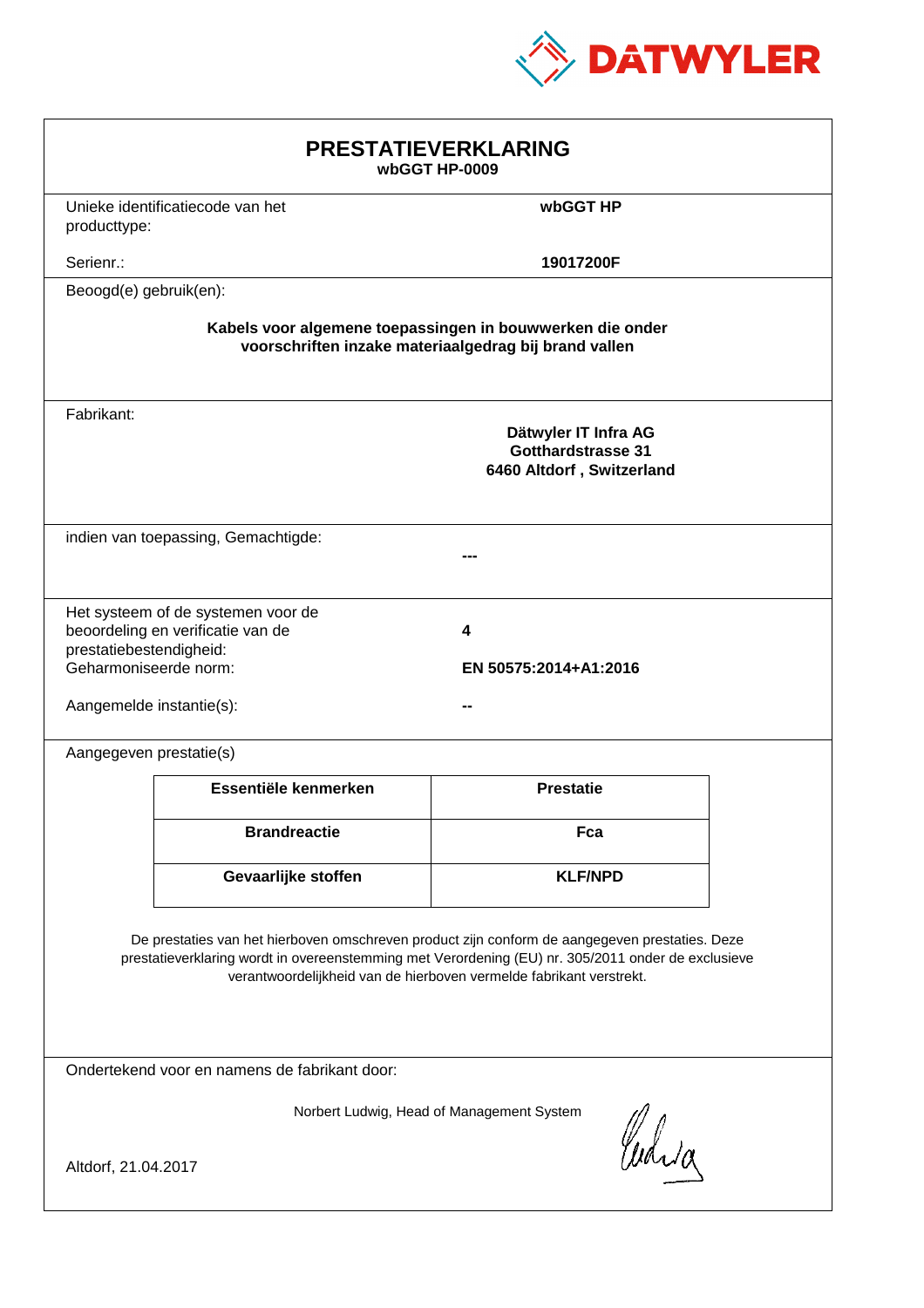

| DÉCLARATION DES PERFORMANCES<br>wbGGT HP-0009                                                                                                                                                                                                                    |                                                                                                                |                                                                                |  |  |  |
|------------------------------------------------------------------------------------------------------------------------------------------------------------------------------------------------------------------------------------------------------------------|----------------------------------------------------------------------------------------------------------------|--------------------------------------------------------------------------------|--|--|--|
| produit type:                                                                                                                                                                                                                                                    | Code d'identification unique du                                                                                | wbGGT HP                                                                       |  |  |  |
| Numéro de série:                                                                                                                                                                                                                                                 |                                                                                                                | 19017200F                                                                      |  |  |  |
|                                                                                                                                                                                                                                                                  | Usage(s) prévu(s):                                                                                             |                                                                                |  |  |  |
|                                                                                                                                                                                                                                                                  | Câble pour applications générales dans les ouvrages de construction soumis<br>aux exigences de réaction au feu |                                                                                |  |  |  |
| Fabricant:                                                                                                                                                                                                                                                       |                                                                                                                | Dätwyler IT Infra AG<br><b>Gotthardstrasse 31</b><br>6460 Altdorf, Switzerland |  |  |  |
|                                                                                                                                                                                                                                                                  | Le cas échéant, Mandataire                                                                                     |                                                                                |  |  |  |
| performances:<br>Norme harmonisée:<br>Organisme(s) notifié(s):                                                                                                                                                                                                   | Système(s) d'évaluation et de<br>vérification de la constance des                                              | 4<br>EN 50575:2014+A1:2016                                                     |  |  |  |
|                                                                                                                                                                                                                                                                  | Performance(s) déclarée(s):                                                                                    |                                                                                |  |  |  |
|                                                                                                                                                                                                                                                                  | Caractéristique essentielle                                                                                    | <b>Performance</b>                                                             |  |  |  |
|                                                                                                                                                                                                                                                                  | Réaction au feu                                                                                                | Fca                                                                            |  |  |  |
|                                                                                                                                                                                                                                                                  | <b>Substances dangereuses</b>                                                                                  | <b>KLF/NPD</b>                                                                 |  |  |  |
| Les performances du produit identifié ci-dessus sont conformes aux performances déclarées.<br>Conformément au règlement (UE) no 305/2011, la présente déclaration des performances est<br>établie sous la seule responsabilité du fabricant mentionné ci-dessus. |                                                                                                                |                                                                                |  |  |  |
| Signé pour le fabricant et en son nom par:                                                                                                                                                                                                                       |                                                                                                                |                                                                                |  |  |  |
| Norbert Ludwig, Head of Management System<br>Curia<br>Altdorf, 21.04.2017                                                                                                                                                                                        |                                                                                                                |                                                                                |  |  |  |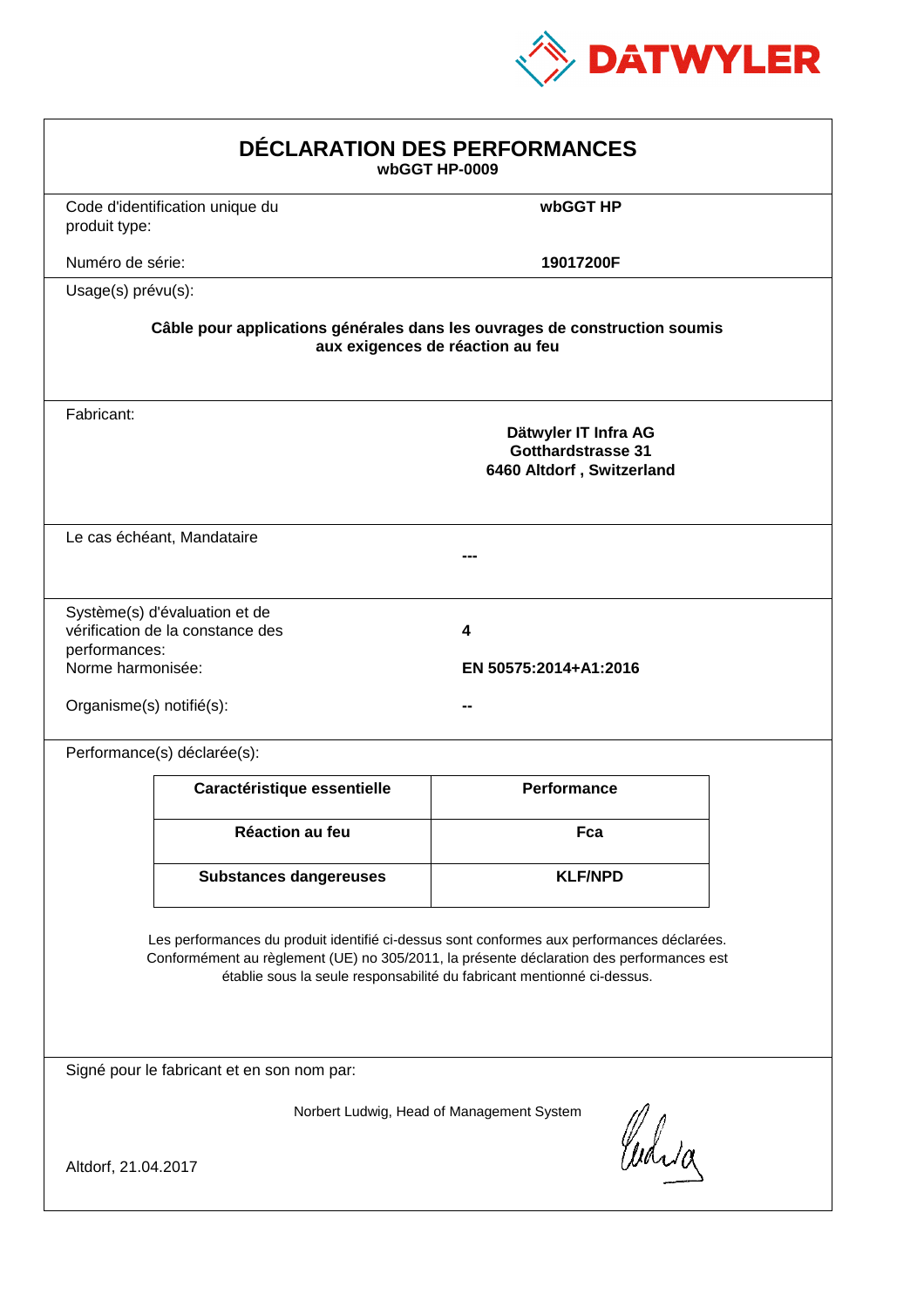

| <b>DECLARACIÓN DE PRESTACIONES</b><br>wbGGT HP-0009                                                                                                                                                                                                                                            |                                                                                                        |                            |  |  |  |
|------------------------------------------------------------------------------------------------------------------------------------------------------------------------------------------------------------------------------------------------------------------------------------------------|--------------------------------------------------------------------------------------------------------|----------------------------|--|--|--|
| producto tipo:                                                                                                                                                                                                                                                                                 | Código de identificación única del                                                                     | wbGGT HP                   |  |  |  |
| Número de serie:                                                                                                                                                                                                                                                                               |                                                                                                        | 19017200F                  |  |  |  |
| Usos previstos:                                                                                                                                                                                                                                                                                |                                                                                                        |                            |  |  |  |
|                                                                                                                                                                                                                                                                                                | Cable sujeto a requisitos de reacción al fuego para aplicaciones generales en obras<br>de construcción |                            |  |  |  |
| Fabricante:                                                                                                                                                                                                                                                                                    | Dätwyler IT Infra AG<br>Gotthardstrasse 31<br>6460 Altdorf, Switzerland                                |                            |  |  |  |
|                                                                                                                                                                                                                                                                                                | En su caso, Representante autorizado:                                                                  |                            |  |  |  |
| (EVCP):<br>Norma armonizada:<br>Organismos notificados:                                                                                                                                                                                                                                        | Sistemas de evaluación y verificación<br>de la constancia de las prestaciones                          | 4<br>EN 50575:2014+A1:2016 |  |  |  |
|                                                                                                                                                                                                                                                                                                | Prestaciones declaradas:                                                                               |                            |  |  |  |
|                                                                                                                                                                                                                                                                                                | Característica esencial                                                                                | <b>Prestaciones</b>        |  |  |  |
|                                                                                                                                                                                                                                                                                                | Reacción al fuego                                                                                      | Fca                        |  |  |  |
|                                                                                                                                                                                                                                                                                                | Sustancias peligrosas                                                                                  | <b>KLF/NPD</b>             |  |  |  |
| Las prestaciones del producto identificado anteriormente son conformes con el conjunto de<br>prestaciones declaradas. La presente declaración de prestaciones se emite, de conformidad con<br>el Reglamento (UE) nº 305/2011, bajo la sola responsabilidad del fabricante arriba identificado. |                                                                                                        |                            |  |  |  |
|                                                                                                                                                                                                                                                                                                | Firmado por y en nombre del fabricante por:                                                            |                            |  |  |  |
| Norbert Ludwig, Head of Management System<br>Curia<br>Altdorf, 21.04.2017                                                                                                                                                                                                                      |                                                                                                        |                            |  |  |  |
|                                                                                                                                                                                                                                                                                                |                                                                                                        |                            |  |  |  |